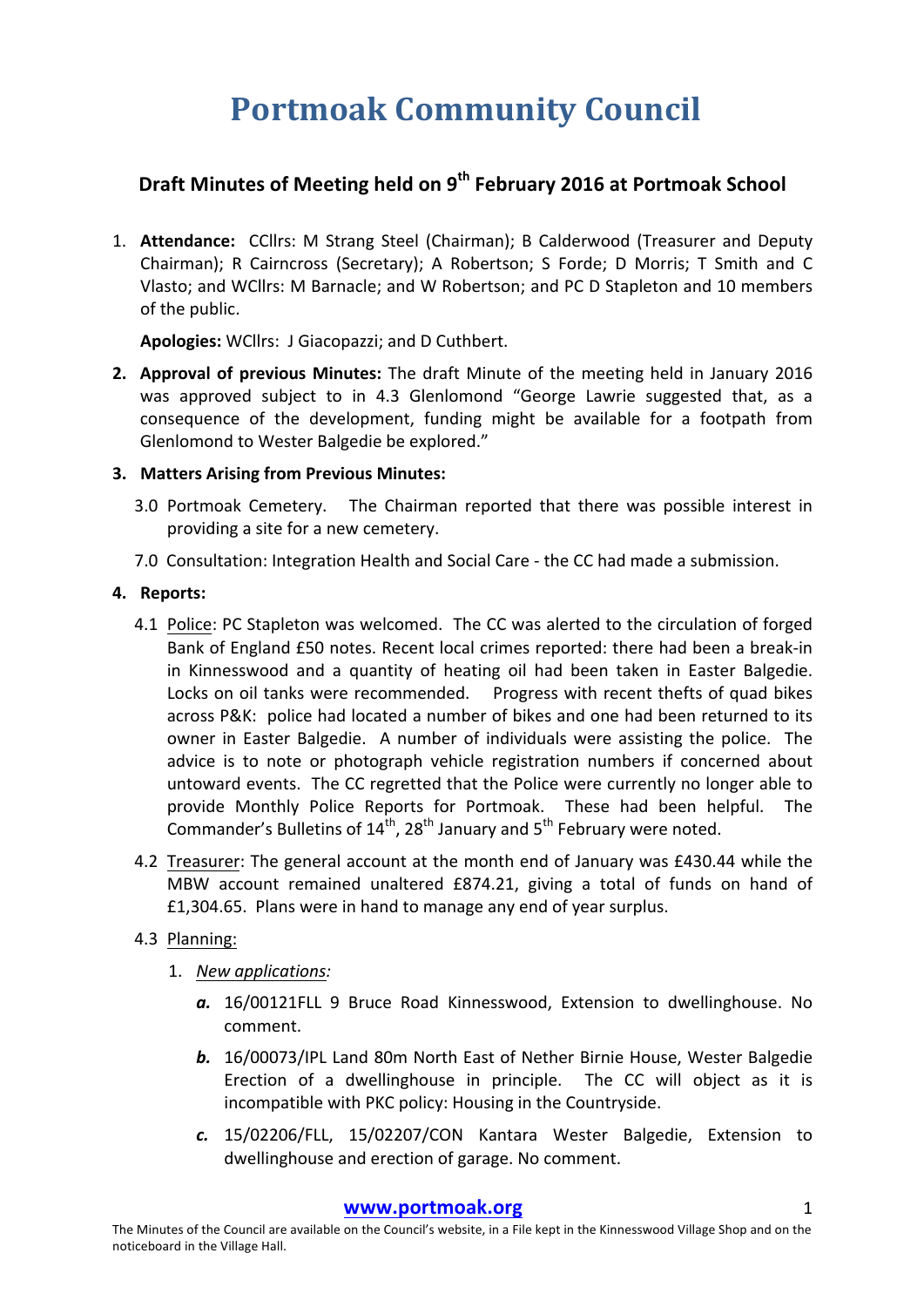### *2. Progress with developments*

#### *a.* Lomond Inn

i. An alternative concept. A group of residents presented an alternative vision for the development of the site of the Lomond Inn. There was continuing concern with the proposals in the current planning application including recent amendments to the application. Their proposal was a preliminary attempt to explore whether or not the site could be developed to preserve both its conservation heritage and enhance the centre of the village through improved amenities overlooking the Loch: restoration of the original Inn as a dwelling house or apartments; low profile new build for restaurant/café/ bar; accessible community gardens, and increased car parking.

The CC welcomed the initiative but recognised that it would be a challenge to advance at this stage as PKC was currently preparing to consider the current application including recent amendments. Time was short. It suggested to the promoters that, to take the idea forward, it would be helpful: to take the views of the wider Portmoak community; to develop a business plan; and to review their proposals with the developer.

- ii. *Progress with amendments to 15/00505/FLL and with 15/00506/CON.* (CCllr Dave Morris declared an interest in that he had facilitated the meeting of the group promoting the alternative proposal.) The CC had been granted additional time to respond to these amendments. Although it had reservations, it did not object in principle to the use of the overall site for domestic housing and it welcomed the new proposal to retain the original parts of the old Lomond Inn as a new dwelling house. However, the CC will retain its original objection of 26 May 2015 to this application for the following reasons:
	- Both applications are for the demolition of all buildings on the site. The amended scheme proposes to retain the main building. PKC has no choice but to refuse both applications as they stand as the applications do not reflect what is now proposed.
	- There is now no relevant Design Statement.
	- As required for conservation areas, there are no elevations across the site which show the development in its setting.
	- Changes to roof heights of the three houses facing Loch Leven are unclear.
	- After now nearly two years there is still no report available from the conservation officer commenting on the impact of the development on the Kinnesswood Conservation Area.
	- Handling of the recent amendments had been poor: information was not available on the planning site after neighbours had been advised of amendments; it took five days to correct a poor quality presentation of the elevation of the old Inn and even then it remained

#### **www.portmoak.org** 2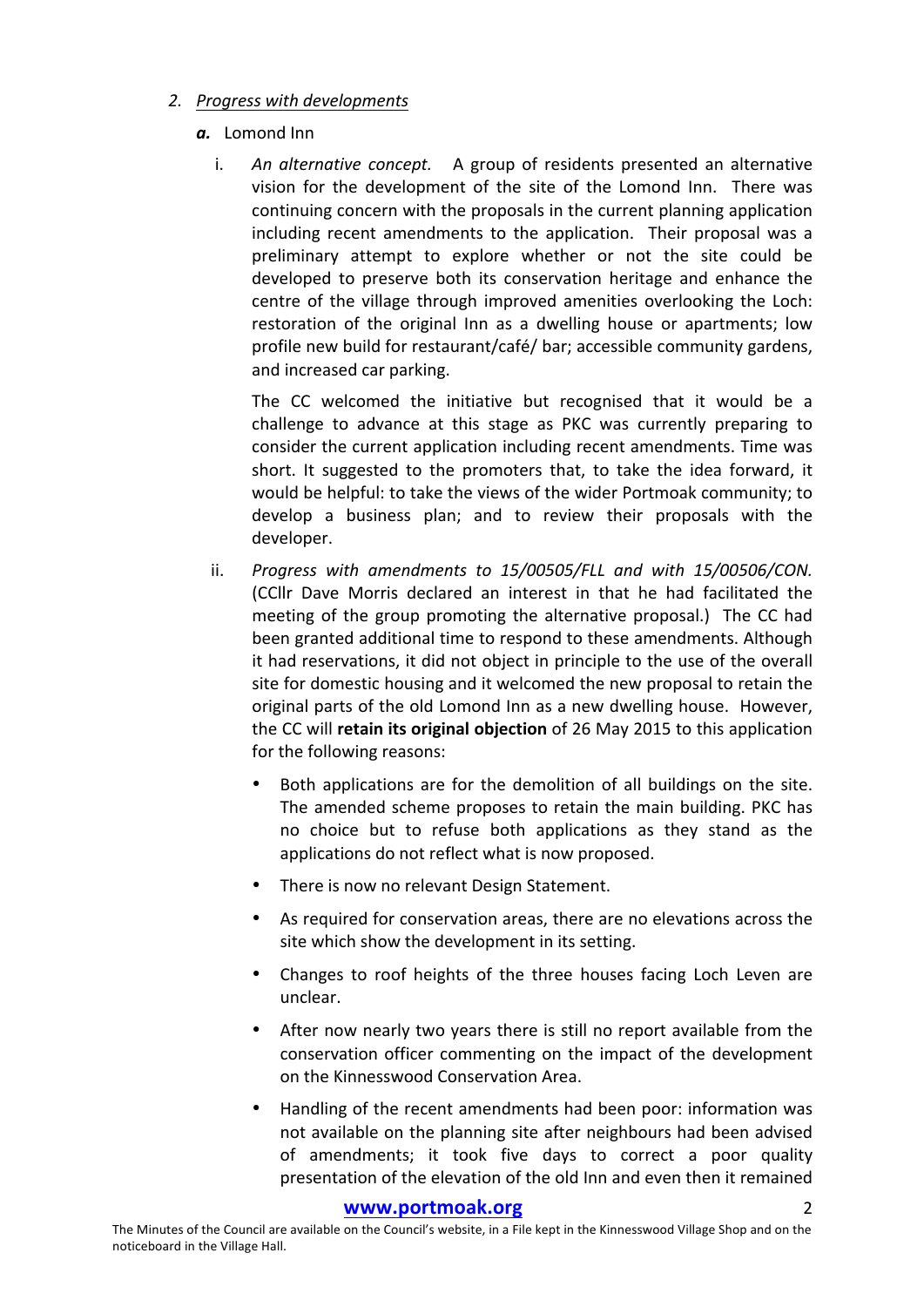difficult to read; and some additional plans were added at a later date without neighbour notification and some were backdated.

The CC believes that, over the past two years, delays in handling both applications for this development has placed the application process in an uncertain limbo. Further, it sees recent significant proposals presented as amendments to the second application as contrary to PKC policy. It believes that submission of a fresh application would avoid many of the difficulties encountered, enable a coherent presentation of relevant information and provide a fairer basis on which to consult.

- **b.** Glenlomond 15/01834/FLL, erection of 14 4/5 bedroom dwellinghouses. The CC noted that the application had been withdrawn. A further application could be anticipated.
- *c.* Arrangements at Whitecraigs and Stephen's Field consequent on departure of the developer. The Chairman had responded to A  $&$  J Stephen's recent letter: welcoming their reassurance that arrangements would be made for the open spaces which the Greenbelt Company were contracted to maintain; seeking information on arrangements for new areas not covered; signalling Kinnesswood In Bloom's interest in developing a particular area; and agreeing to meet when plans for the "retained plot" at Stephen's Field had been formulated.

#### 4.4 Roads:

- a. Consultation: 20mph speed limit Wester Balgedie and Glenlomond. The CC supported the proposal to introduce a 20 mph speed limit along Dryside Road from its junction with the A911 through Wester Balgedie and up and past Glenlomond. Appropriate signage for both villages would be sought.
- b. Maintenance:

*South Loch Road:* The road surface was now deteriorating. A commitment to take forward the next phase on re-surfacing would be pursued by Ward Councillors. 

*Scotlandwell drains, roads and the pavement to Church.* Key road drains had now been unblocked within the village. However, a significant blockage remained which was being evaluated by PKC. The poor condition of the footpath opposite the cemetery had been reported to PKC.

*Easter - Wester Balgedie footpath.* Reasons for poor drainage resulting in flooding would be reviewed by PKC.

*Balgedie Toll hedge - need for a trim.* The matter was being pursued by PKC.

*Illuminated bollards at Kinnesswood - Maintenance.* This was being pursued with PKC.

*Winter damage potholes*. These were noted and reported. However it seems that without more substantive work many will recur.

4.5 Paths: Tom Smith on behalf of the Paths Group reported that plans for the year ahead were in hand. The Michael Bruce Way would shortly be inspected with George Lawrie and representatives from Paths for All to determine priority areas for